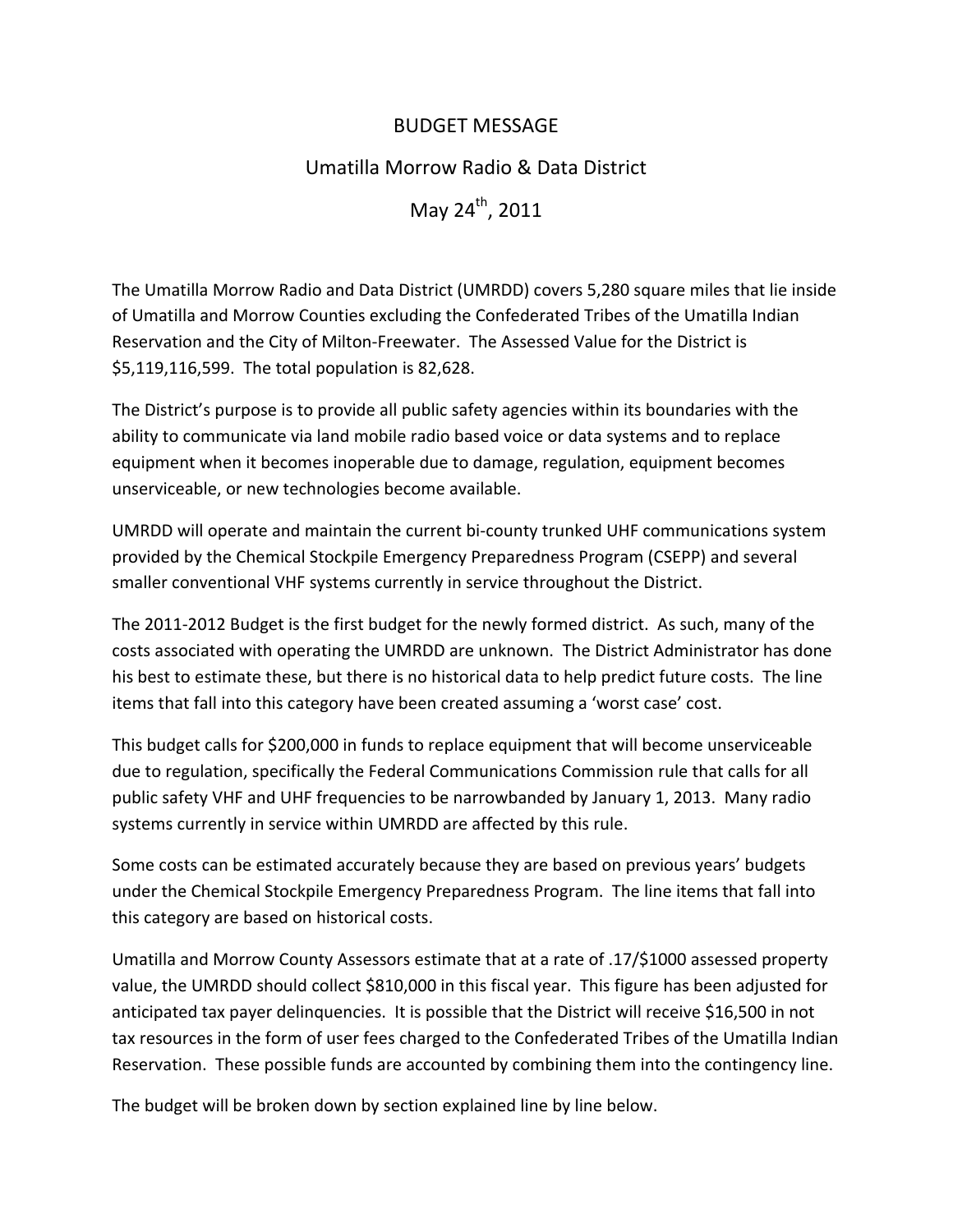#### I. Personnel Services

- A. Administrator Salary: The UMRDD Board of Directors instructed the District Administrator to provide a figure that would be fair to both the Administrator and the District as well as competitive on a regional level. The line item is based on a survey of similar positions in Oregon and Washington. The District is the only one of its kind in the State of Oregon. However, there are a few positions in the region that can be compared due the size of the area of responsibility or the duties of the position. The survey results are attached.
- B. Administrative Assistant Salary: This position will start as a half‐time position without medical insurance benefits. The amount of work that will be required by this position is unknown at this time. If it is determined by the District that a full time position would be beneficial, the position will then become full‐time with full benefits. Salary is based on historical cost.
- C. Payroll Taxes: Based on historical cost.
- D. PERS: Based on historical cost.
- E. Medical Insurance: This item is estimated.
- F. Workers Comp: Based on historical cost.
- II. Materials and Services
	- A. Professional Services: For small projects outside of the District Administrator's field of expertise. Projects such as a UMRDD internet presence, or other technical assistance.
	- B. IT Services: The District Administrator contacted Umatilla County regarding the quarter‐time employment of one IT specialist that will be available to UMRDD for maintenance of system infrastructure as well as general IT support.
	- C. Voice System Maintenance: Based on historical costs.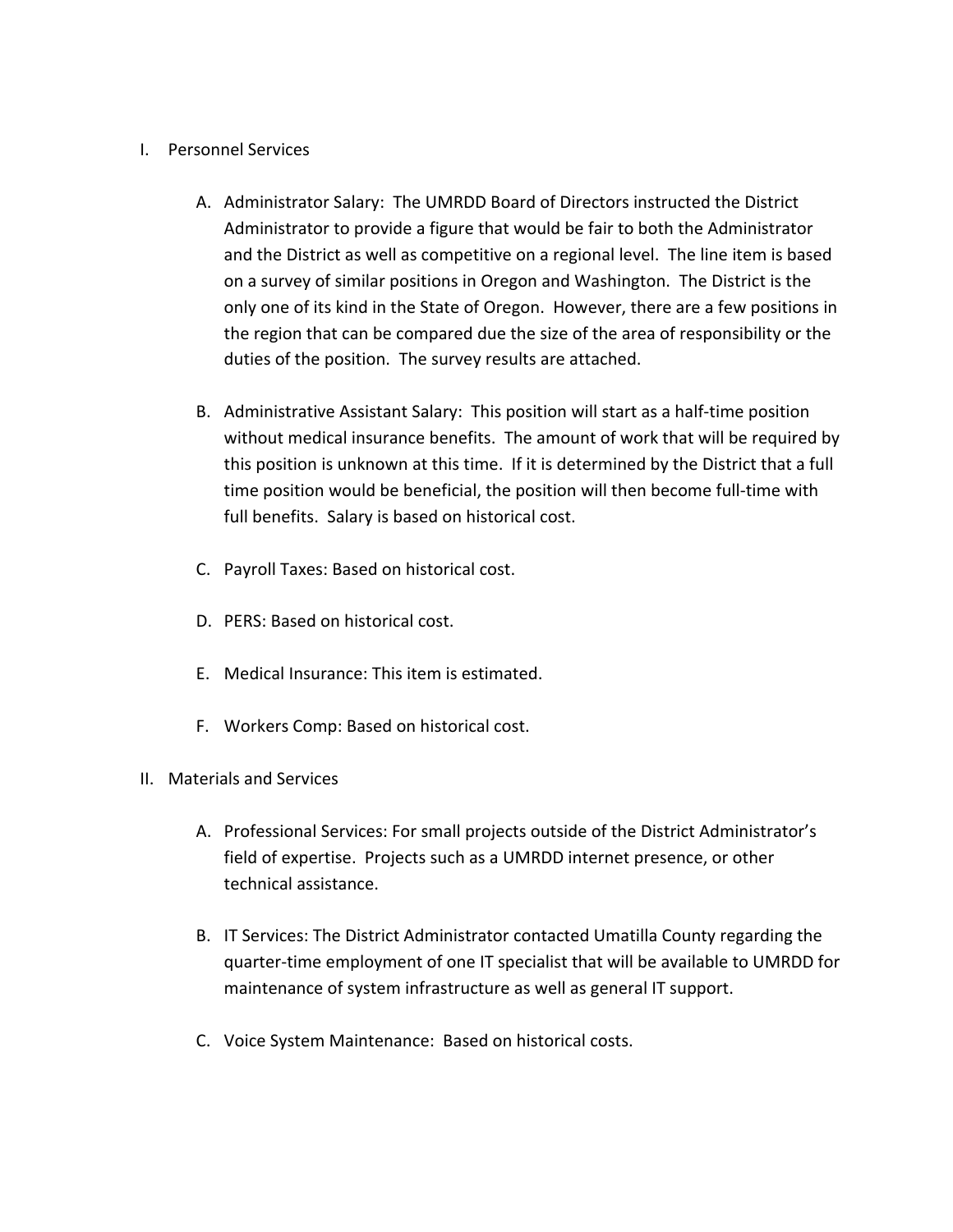- D. Microwave System Maintenance: Based on an estimate from Day Wireless and historical costs.
- E. Office Supplies and Maintenance: Estimation of costs associated with the District Administrator's office equipment and consumables.
- F. Notifications and Publication: Estimation of costs associated with required publications.
- G. Training/Travel: Based on historical costs.
- H. Office Space Rent: Estimation based on quote from Umatilla County.
- I. Warehouse Rent: Based on quote from Intermountain Education Service District.
- J. Dues/Fees: Estimation based on professional association dues and possible Special Districts Association of Oregon fees.
- K. Subscriber Unit Software Maintenance: Based on historical costs.
- L. Insurance: Estimation based on conversations with potential insurance providers. Includes loss, liability, and Board Membership bonding.
- M. Annual Audit: Quote from Talbot, Korvola, & Warwick, LLP.
- N. Quarterly Bookkeeping Review: Estimation based on information obtained while at the 2011 SDAO Conference.
- O. Elections: Based on historical costs.
- P. Cell Phone and Data Card: Estimated on historical costs, a cell phone provider will have to be selected.
- Q. Protective Clothing: Cold weather clothing for the District Administrator.
- R. Test Equipment Maintenance: Estimated cost of calibration of one piece of test equipment.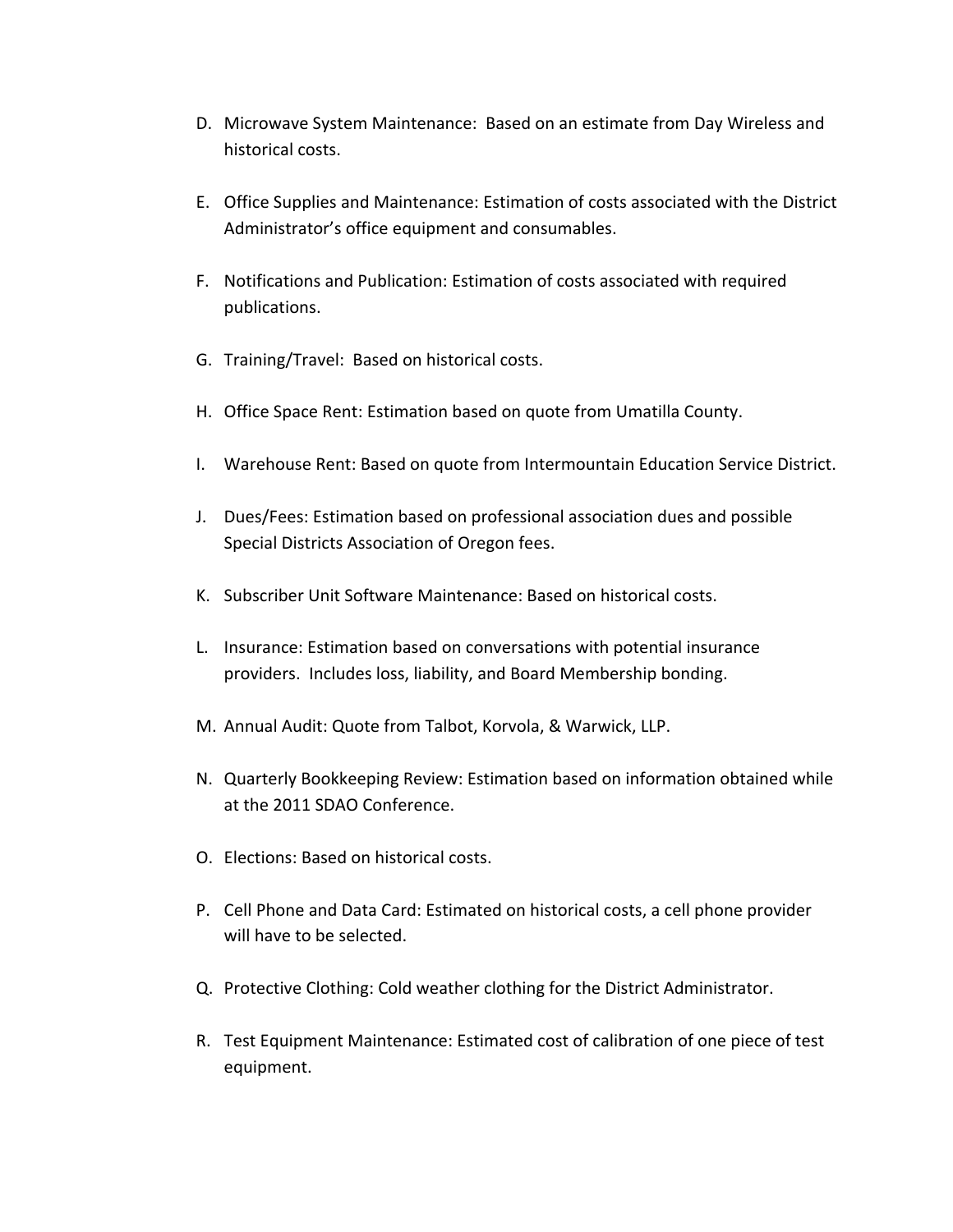- S. Automotive Expenses: Based on historical costs.
- T. Legal Expenses: None are expected, but funds should be available.
- U. Board Expenses: Estimation based on training and travel for board members.
- V. Bookkeeping Contract: UMRDD will use an independent contractor to keep the District's books.

#### III. Facilities

- A. Site Leases: Estimated cost of potential site leases. These leases will need to be transferred from the State of Oregon to UMRDD. The leases could be renegotiated at the time of the transfer and current costs may increase. This number has been inflated to protect against unknown costs.
- B. Site Maintenance: Estimated costs of weed abatement, tower maintenance, building maintenance, and generator maintenance.
- C. Site Expansion: Potential exists for the expansion of the conventional UHF system to Cabbage Hill within the budget year. This item accounts for cost associated with the improvement and installation of a new conventional site.

## IV. Equipment

- A. Site Equipment: Projected cost of six new VHF repeaters; associated with narrowbanding replacement.
- B. Field Equipment: Projected cost of 100 new VHF mobiles or portables; associated with narrowbanding replacement.
- C. Interoperability Equipment: A need exists within UMRDD for mobile interoperability equipment. This line begins to provide for that need.

## V. Contingency